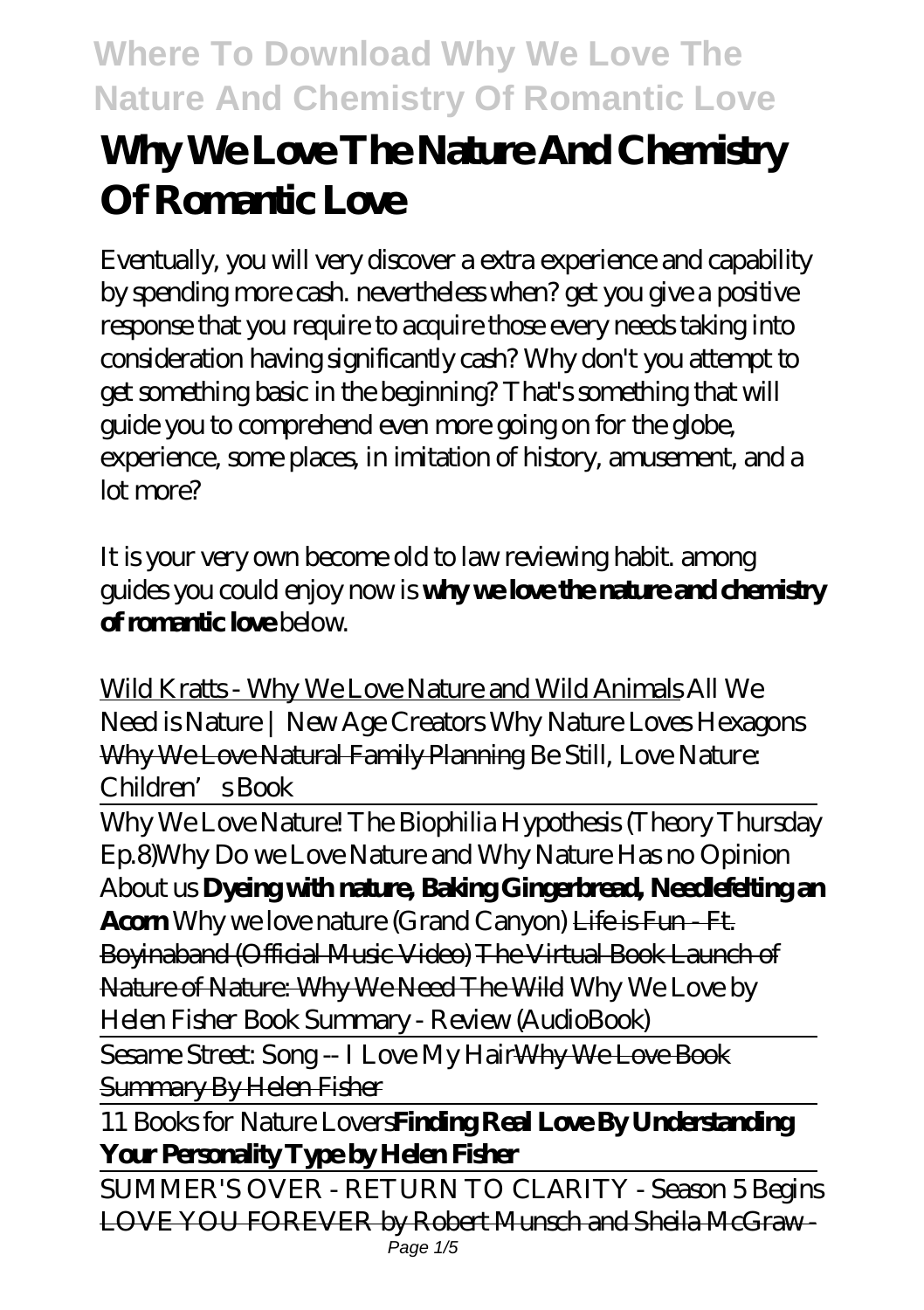### Children's Books Read Aloud *Why We Love (I) The Nature and Chemistry of Romantic Love* **Michael Jackson - Earth Song (Official Video)** *Why We Love The Nature*

10 Reasons Why We Love Nature Provides You with Fresh Air. Today, our communities continue to urbanise. New builds continue to eat up the natural... Stimulates the Senses. Natural environments can stimulate the senses, providing new and fresh scents, a beautiful array... Connect with Flora and ...

## *10 Reasons Why We Love Nature | LOWA*

If you want to understand this central quality of human nature to its roots, read Why We Love. --Edward O. Wilson In Why We Love, renowned anthropologist Helen Fisher offers a new map of the phenomenon of love--from its origins in the brain to the thrilling havoc it creates in our bodies and behavior. Working with a team of scientists to scan the brains of people who had just fallen madly in love, Fisher proved what psychologists had until recently only suspected: when you fall in love ...

*Why We Love: The Nature and Chemistry of Romantic Love ...* In particular, the experience of love is caused by three key neurotransmitters: dopamine, norepinephrine and serotonin. Dopamine is one of the key neurotransmitters researchers have found to coincide with feelings of romantic love.

*Why We Love: The Nature and Chemistry of Romantic Love by ...* Why We Love: The Nature and Chemistry of Romantic Love - Ebook written by Helen Fisher. Read this book using Google Play Books app on your PC, android, iOS devices. Download for offline reading, highlight, bookmark or take notes while you read Why We Love: The Nature and Chemistry of Romantic Love.

*Why We Love: The Nature and Chemistry of Romantic Love by ...* Why We Love: The Nature and Chemistry of Romantic Love. Page 2/5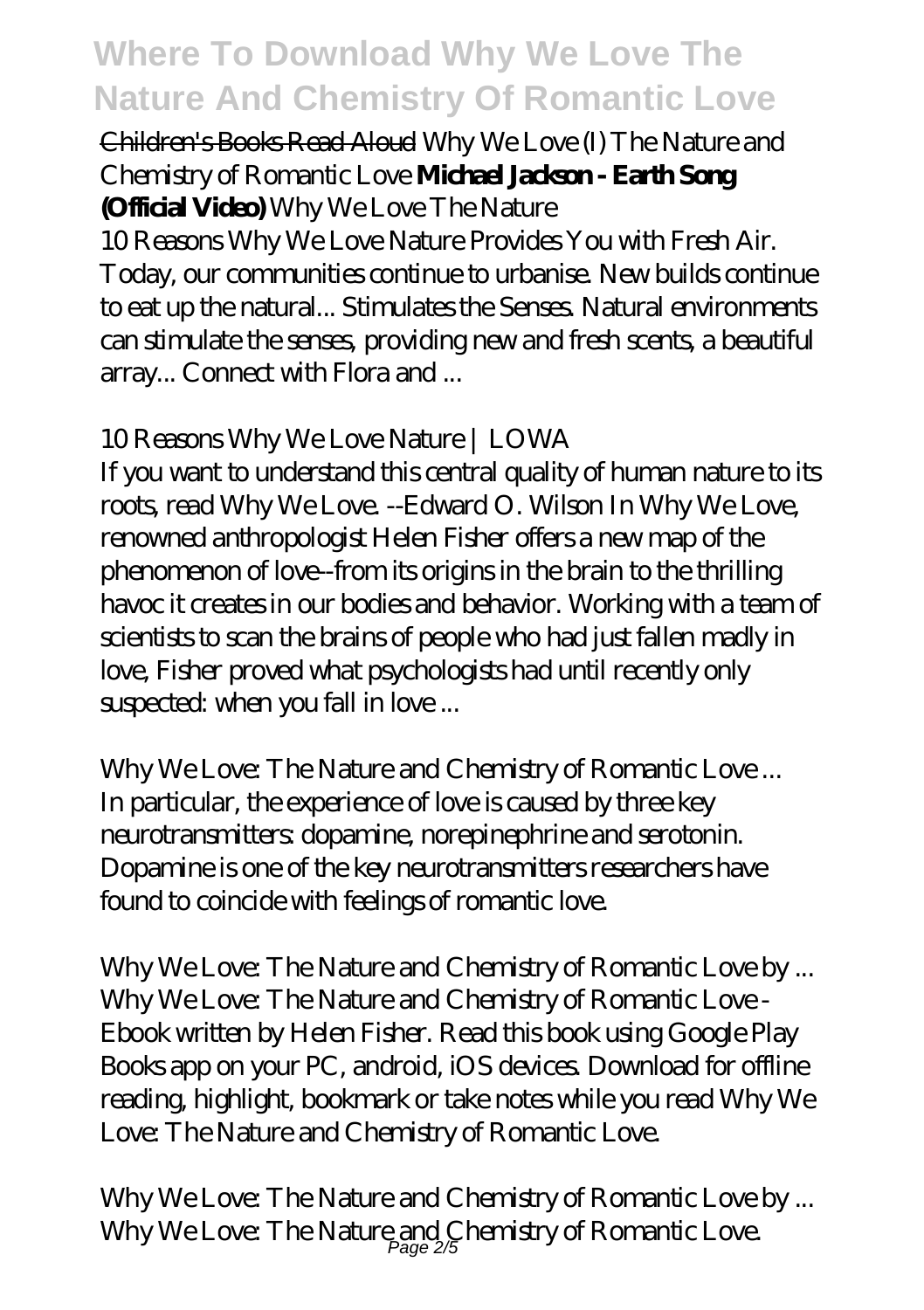Link/Page Citation HELEN FISHER Anyone who has experienced the ecstasy of love has probably also felt the anguish of being rebuffed or falling out of love. In this book, Fisher turns a scientist's eye on feelings that are usually the realm of poets and musicians. ...

*Why We Love: The Nature and Chemistry of Romantic Love ...* We need to be conscious of nature, and what it has in store for us and others. 1. Nature always has beauty somewhere. There is something beautiful to look at in all places. It can be the skyline from a mountain parallel to yours. Another great part about nature is lakes, there is always a beautiful "photo moment" that can be taken.

### *Why I Love Nature - The Odyssey Online*

One of the better known theories, the "biophilia hypothesis," suggests that we love nature because we evolved in it. We need it for our psychological well-being because it's in our DNA. This theory rings true to me. But it's so broad, it also leaves me grasping for more.

*10 Reasons Why You Feel So Good in Nature - EcoWatch* Why We Love begins by presenting the results of a scientific study in which Fisher scanned the brains of people who had just fallen madly in love. She proves, at last, what researchers had only suspected: when you fall in love, primordial areas of the brain "light up" with increased blood flow, creating romantic passion.

*Why We Love: The Nature and Chemistry of Romantic Love ...* First of all, we are part of nature, and arose out of it. We like to be connected to our roots. Secondly, nature is often beautiful unless someone has scarred it by mining, clear-cutting, or just throwing trash around in it. When we see a picture, it gives us the feeling of connectedness and aesthetic pleasure as well.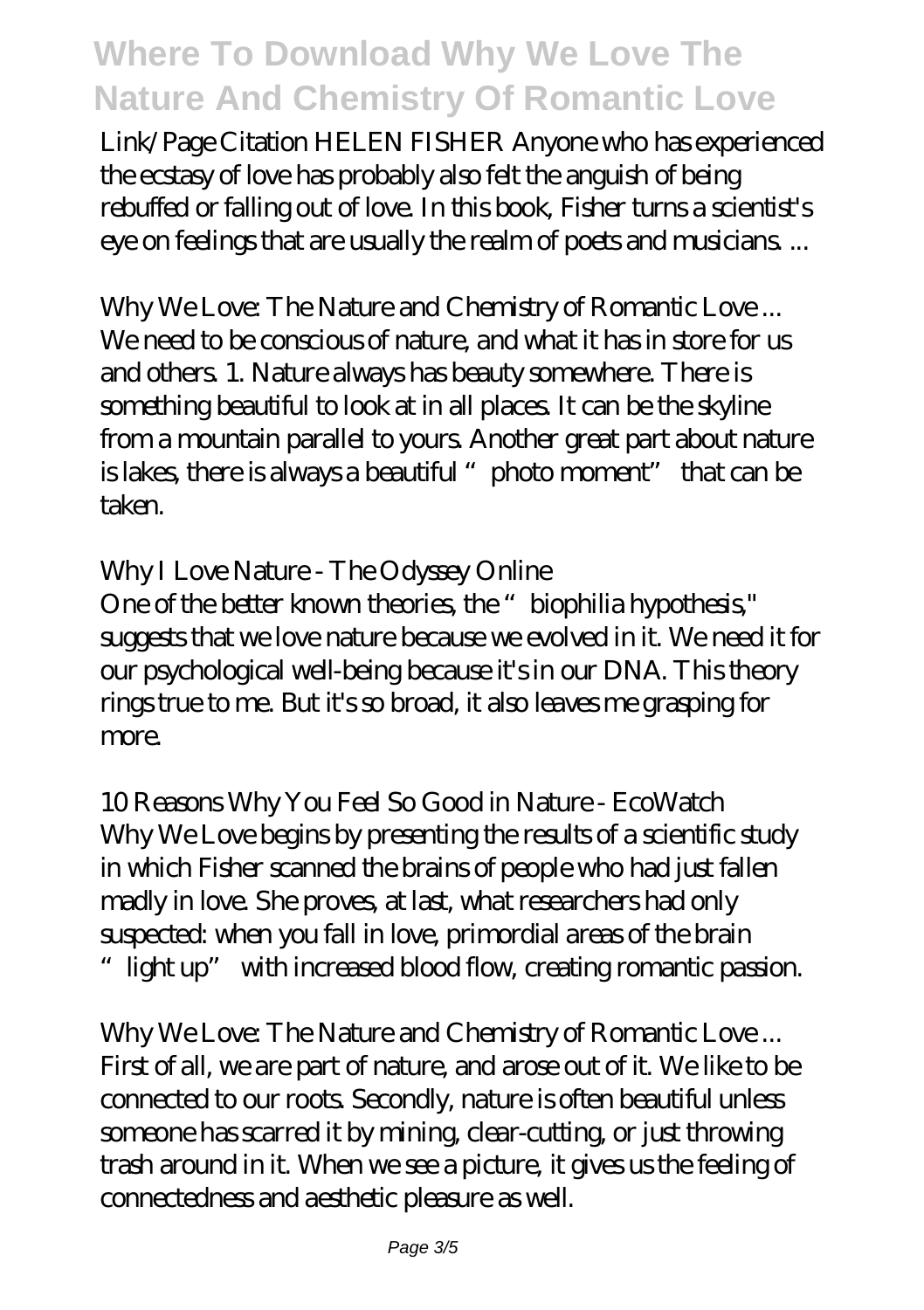#### *Why do people love nature? - Quora*

If you want to understand this central quality of human nature to its roots, read Why We Love." ―Edward O. Wilson. In Why We Love, renowned anthropologist Helen Fisher offers a new map of the phenomenon of love―from its origins in the brain to the thrilling havoc it creates in our bodies and behavior. Working with a team of scientists to scan the brains of people who had just fallen madly in love, Fisher proved what psychologists had until recently only suspected: when you fall in love ...

*Why We Love: The Nature and Chemistry of Romantic Love ...* If you want to understand this central quality of human nature to its roots, read Why We Love." —Edward O. Wilson. In Why We Love, renowned anthropologist Helen Fisher offers a new map of the phenomenon of love—from its origins in the brain to the thrilling havoc it creates in our bodies and behavior. Working with a team of scientists to scan the brains of people who had just fallen madly in love, Fisher proved what psychologists had until recently only suspected: when you fall in love ...

## *Why We Love | Helen Fisher | Macmillan*

Love for Nature. The word nature usually associates with beauty and calmness. Whenever a person hears of the word nature, a feeling of enthusiasm, freshness, uplift and happiness is felt. People understand nature as anything that is on the earth that is comprised of the surrounding such as, the vegetation, animals, food, water, plants, the buildings, plantations and soil among others.

#### *Love For Nature, Essay Sample*

In her book, Why We Love: The Nature and Chemistry of Romantic Love, Fisher proposed that humanity has evolved three core brain systems for mating and reproduction: lust – the sex drive or libido, also described as borogodó. attraction – early stage intense romantic love, attachment –  $\,$  deep feelings of union